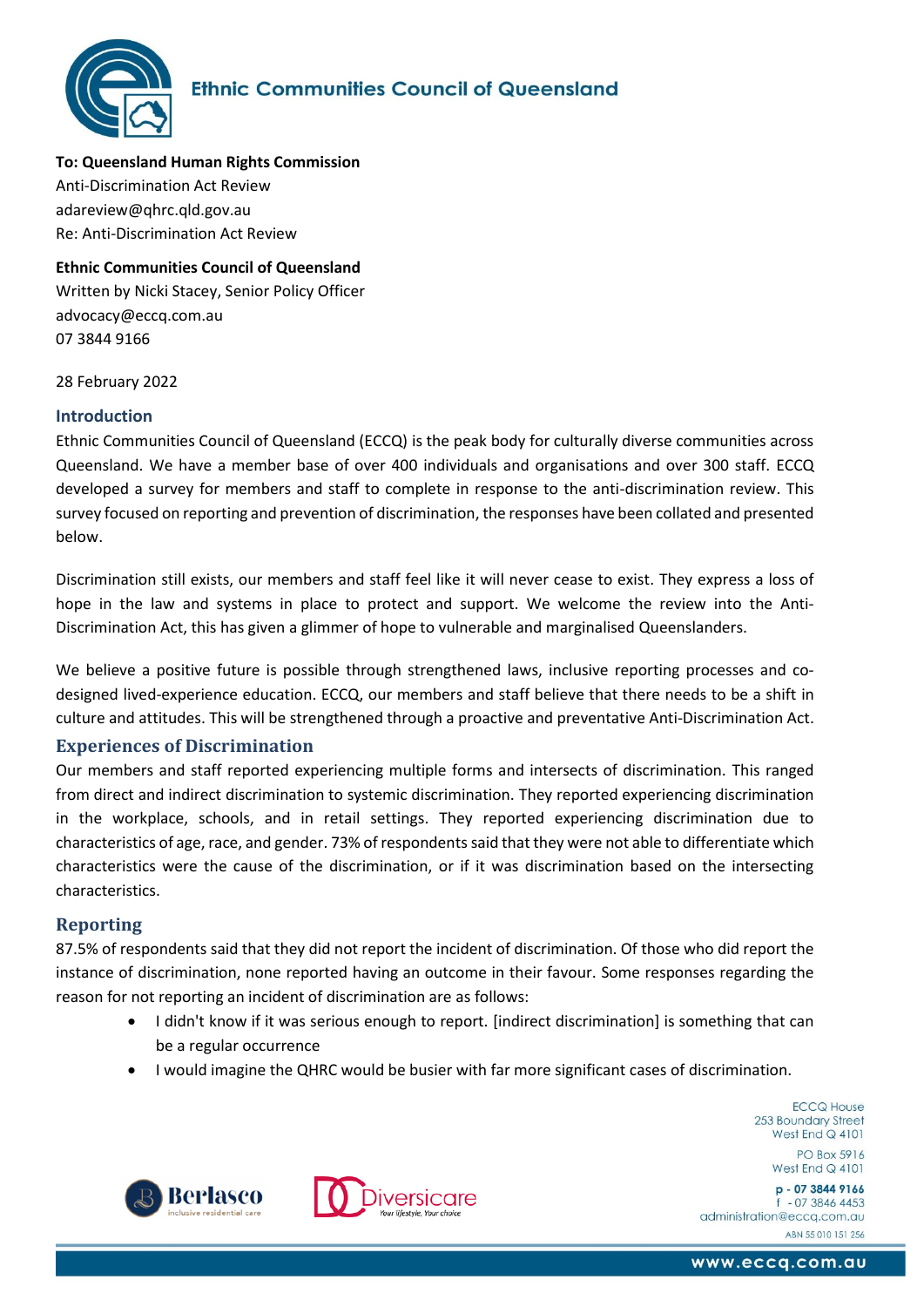

- Too complicated
- I didn't know I could report it

The perspective of Queensland's culturally diverse communities in reporting discrimination is that the process is complicated, time consuming and re-traumatising. The process requires trust in a system which has been the location and cause of the discrimination itself. For example, while employed in a government department. The hopelessness expressed in the introduction was seen in respondents when discussing reporting; those incidents of discrimination are an occurrence of everyday life which need to be brushed off as there is no possibility of retribution of change.

### **Complaints**

Culturally diverse communities and particularly people with a refugee experience there is a power imbalance and natural fear of bodies of authority. Making complaints is not common practice due to the fear of retribution and the impact of intergenerational oppression. Overcoming this requires a complaints process to be supportive and trust to be built with the authority. There is often shame and stigma associated with experiencing discrimination and engaging in the complaints process.

#### Non written complaints

The complaint system and process is not culturally response or supportive. The significant underreporting of discrimination is a clear indication that the process is not supportive of people from culturally and linguistically diverse backgrounds. The most significant hurdle is that all complaints must be written. In addition to this information on the complaint process is written in English and requires tech literacy to navigate the QHRC website.

English is often an alternative dialect for people from culturally diverse backgrounds and dependent on an individual's migration journey and settlement experience may not have the comprehension of English to understand that complaint information and process. In addition, spoken and written English are different skills. Dependent on the same factors stated above the ability to write a complaint, in any language may not possible. By complaints only being accepted in written form the Act is adding a layer of complexity which inadvertently further discouraging people from diverse backgrounds from acting on an experience of discrimination.

We recommend that complaints can be submitted and accepted through audio and visual means, including through face-to-face transcribing. We support that complaints should be able to be submitted in a language other than English. However, we want to add a caveat that when translating or interpreting a complaint accredited interpreters should be used, with a secondary quality check and confirmation of the translation by the person making the complaint.

### Support to lodge complaints

As discussed above, people from culturally diverse backgrounds can face specific barriers to reporting instances of discrimination. The complaint system which requires the individual to independently submit a complaint is not taking adequate steps to make it accessible for all. This is another factor which has resulted

> **ECCQ House** 253 Boundary Street West End  $Q$  4101

PO Box 5916 West Fnd  $Q$  4101





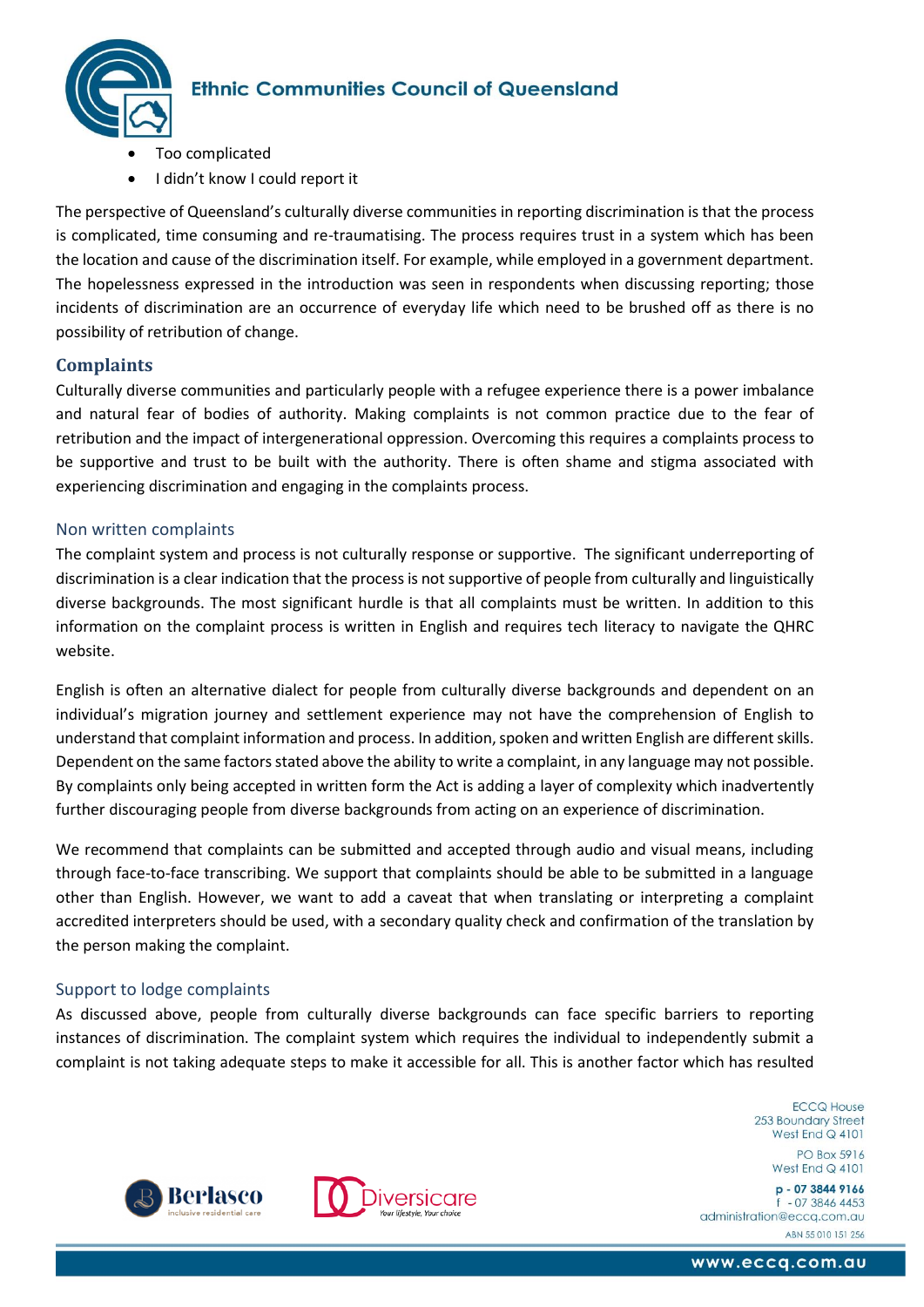

in underreporting of discrimination by culturally diverse communities. For individuals who often have a general mistrust in systems support is required to submit a complaint process. Overwhelmingly, all respondents support the statement that the Commission should be allowed to provide reasonable help to those who require assistance to lodge a complaint.

In addition, the intersectionality of instances of discrimination puts further barriers to successfully making a complaint. For those that require it, individuals should be provided support to understand the characteristic/s or basis of the discrimination which is required before the Commission is able to assess and respond. By providing support at the beginning stages the subsequent stages in the process will be achieved more efficiently. There is often a shame associated with making a complaint. This shame can be lessened if person is able to build a relationship with a person assisting them to make the complaint. In turn this will improve trust in the body of authority.

## Timeframe to Lodge Complaints

There is shame and stigma of experiencing discrimination and further stigma when acting upon the discrimination through formal channels of complaint. The experience of discrimination itself can affects a person's opportunities, their well-being, and their sense of agency. This impact can affect a person to make a complaint and take formal action against discrimination.

The response from our survey regarding the timeframe to lodge complaints was mixed. The responses were that:

- 75% of responders felt that 1 year to lodge a complaint is appropriate.
- 15% of respondents suggested that 18 months is their preferred timeframe
- One respondent stated that there should be no timeframe to lodge a complaint.

To represent the broad views of the culturally diverse communities ECCQ suggests there should be a standardised time frame of 12 months with allowances for complaints lodged after this time. The varying experiences and impacts of discrimination have a timeframe which fits with all individuals. ECCQ recommends the development of a matrix or framework to assess complaints lodged outside the timeframe for the impact which has caused the lapse in time of lodgement. The implementation of a matrix will provide an additional level of equity.

### **Prevention**

ECCQ, its members and staff wholly believe that prevention is key to long term systemic and behavioural change. The current reactive system plays an important role in achieving outcomes for individuals. This system may change the behaviour of one individual or workplace, but the negative impact has been experienced by the victim. Through preventative programs and projects, we can move towards eliminating discrimination entirely.

> **ECCQ House** 253 Boundary Street West End  $Q$  4101

> > PO Box 5916 West Fnd  $Q$  4101

p - 07 3844 9166  $-0738464453$ administration@eccq.com.au ABN 55 010 151 256





www.eccq.com.au